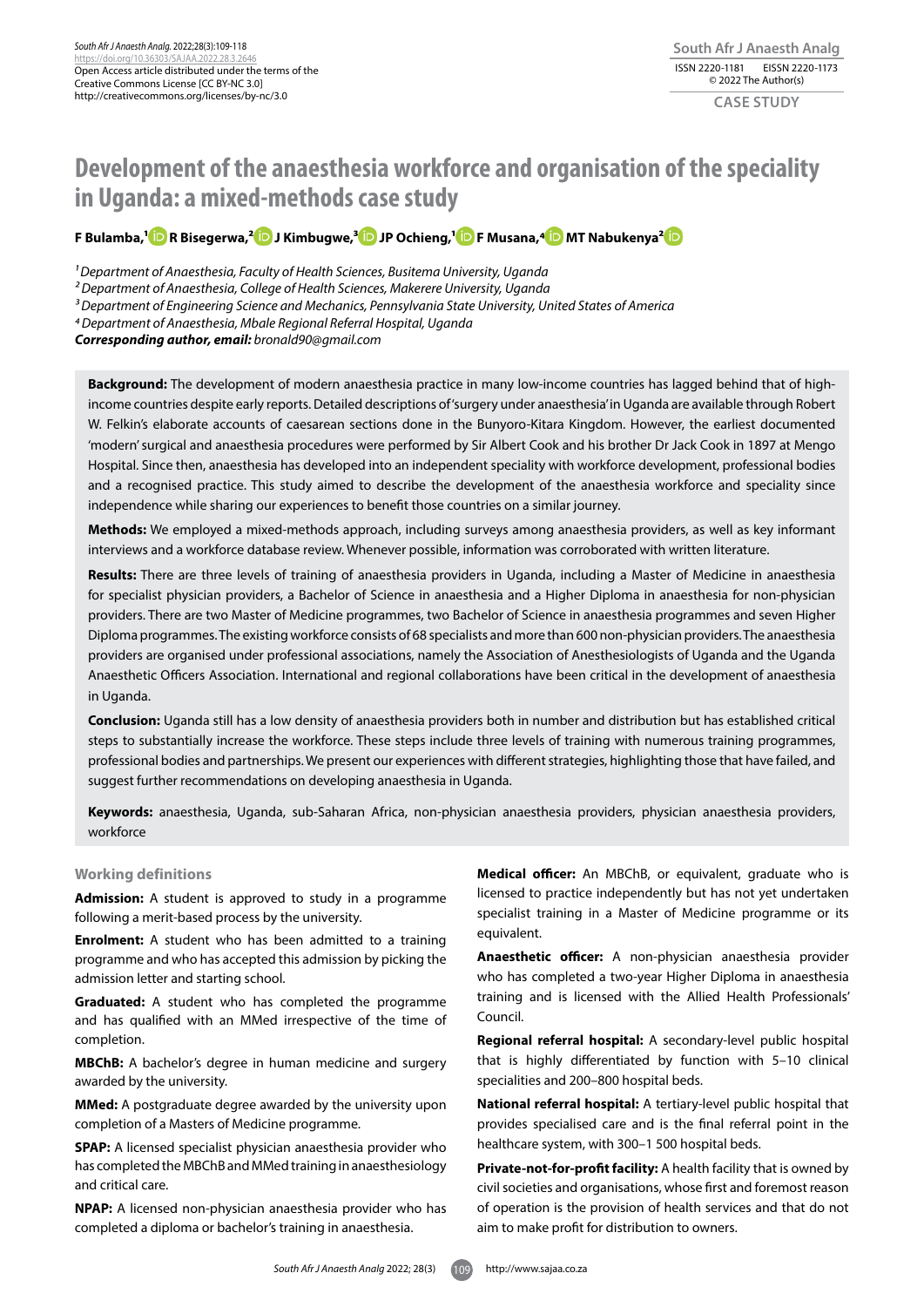# **Introduction**

In Africa, as in other parts of the world, there is anecdotal evidence that medicine was practised before the arrival of the Europeans and 'modern medicine' as we know it. The same is valid for surgery and anaesthesia in Uganda (Figure 1). Detailed descriptions of surgery under anaesthesia in Uganda are available through Robert W. Felkin's elaborate accounts of caesarean sections done in the Bunyoro-Kitara Kingdom.<sup>1</sup> In Felkin's publication, 'Notes on labour in central Africa', he describes in detail a successful caesarean section performed entirely by African 'traditional surgeons' under intoxication with alcohol from banana wine. Antisepsis, heat rods for haemostasis and wound closure were also used. Felkin witnessed this event in 1879, only 32 years after W.T.G. Morton's public demonstration of ether in the United States of America,<sup>2</sup> and J.N.P. Davies supports these findings in his report on the existence of organised medical practices, including surgery and anaesthesia in a kingdom far separated from outside influence at the time.<sup>3</sup>

From the 1890s through colonial times, 'modern' surgery was practised in Uganda, albeit a privilege to the Europeans, and African nobles and royals. Much of the expansion to the local communities is attributed to Christian missionaries. The earliest documented 'modern' surgical and anaesthesia procedures were performed by Sir Albert Cook and his brother Dr Jack Cook starting in 1897 at Mengo Hospital. By 1901, the brothers conducted over 200 surgeries per year under general anaesthesia with chloroform. Thus, Sir Albert Cook, who is considered the 'Father of modern medicine' in Uganda, is also accredited for introducing the 'modern' practice of anaesthesia in Uganda.4

Sir Albert Cook was also key in forming the first medical school in Uganda, Makerere Medical School, in 1924, which later transformed into Makerere University Medical School.5 With Mulago National Referral Hospital (MNRH), opened in 1962 as a training hospital, Makerere University Medical School remained the only medical school in the country until the Faculty of Medicine at the Mbarara University of Science and Technology (MUST) opened in 1989. These two universities would become the country's major training institutions of specialist physician anaesthesia providers.

This study aimed to describe the development of the anaesthesia workforce and speciality since independence while sharing our experiences to benefit those countries on a similar journey.

#### **Methods**

We employed a mixed-methods approach, including surveys among anaesthesia providers, as well as key informant interviews, a workforce database review and a non-systematic literature search. We conducted a total of six key informant interviews, two with each of the three informants who are regarded as pioneers of their respective academic programmes at Makerere and Mbarara and were serving in critical positions at the time of the interviews. The research team selected these key informants because they have been directly involved in

developing anaesthesia as a speciality. The initial interviews provided a historical narrative, including establishing academic departments and training programmes, key partnerships, and other significant events. The second set of interviews refined the list generated from the initial interviews to improve clarity and accuracy. The interviewer recorded all interviews on paper and then shared it with the informants to cross-check accuracy.

We interrogated the anaesthesia workforce database developed as a collaborative project between Global Partners in Anesthesia and Surgery (GPAS) and the Association of Anesthesiologists of Uganda (AAU). We extracted data on anaesthesia provider numbers, place of work, training programme, and year of training and graduation.

Two surveys, administered through SurveyMonkey (Momentive R), were used to determine the current training cost of anaesthesia in the different programmes, as well as employment and income after training.

Whenever possible, information was corroborated with written literature, including new articles, departmental records, journal correspondences and Ministry of Health documents.

# *Data analysis*

Data from interviews were reviewed and organised into themes by one member of the research team and later organised chronologically to provide a rich historical narrative on anaesthesia training, formation of academic departments, partnerships and establishment of professional societies.

Survey data, primarily descriptive, was exported to Microsoft Excel (Microsoft® 2013), in which data visualisations were made and quantitative data analysed using basic descriptive statistics.

#### **Results**

#### *Anaesthesia training programmes*

Before 1970, anaesthesia was provided either by surgeons (who were mainly foreign 'expatriates') or by their 'medical assistants' who were trained to provide ether or chloroform under the surgeon's instruction. Formal training of anaesthesia providers started in 1971 when the Ministry of Health (MoH) initiated a three-year training programme for Ordinary Level (O-level) certificate holders, who did not possess any medical background. The three years were followed by a mandatory year of internship before graduation.<sup>6</sup> The award was a National Diploma in Anaesthesia and the cadre, anaesthetic assistant. This programme was revised in 1985 following the Health Ministers Conference of the East, Central and Southern Africa Health Community to have a medical background as a prerequisite for anaesthesia training. As a result, the pre-entry qualification was changed from an Ordinary Level certificate to a Diploma in Clinical Medicine, Nursing or Midwifery. In addition, the academic programme duration was reduced to 18 months with an extra six months of internship at a regional referral hospital before taking a standard national examination. The Higher Diploma in Anaesthesia programme has trained non-physician anaesthesia providers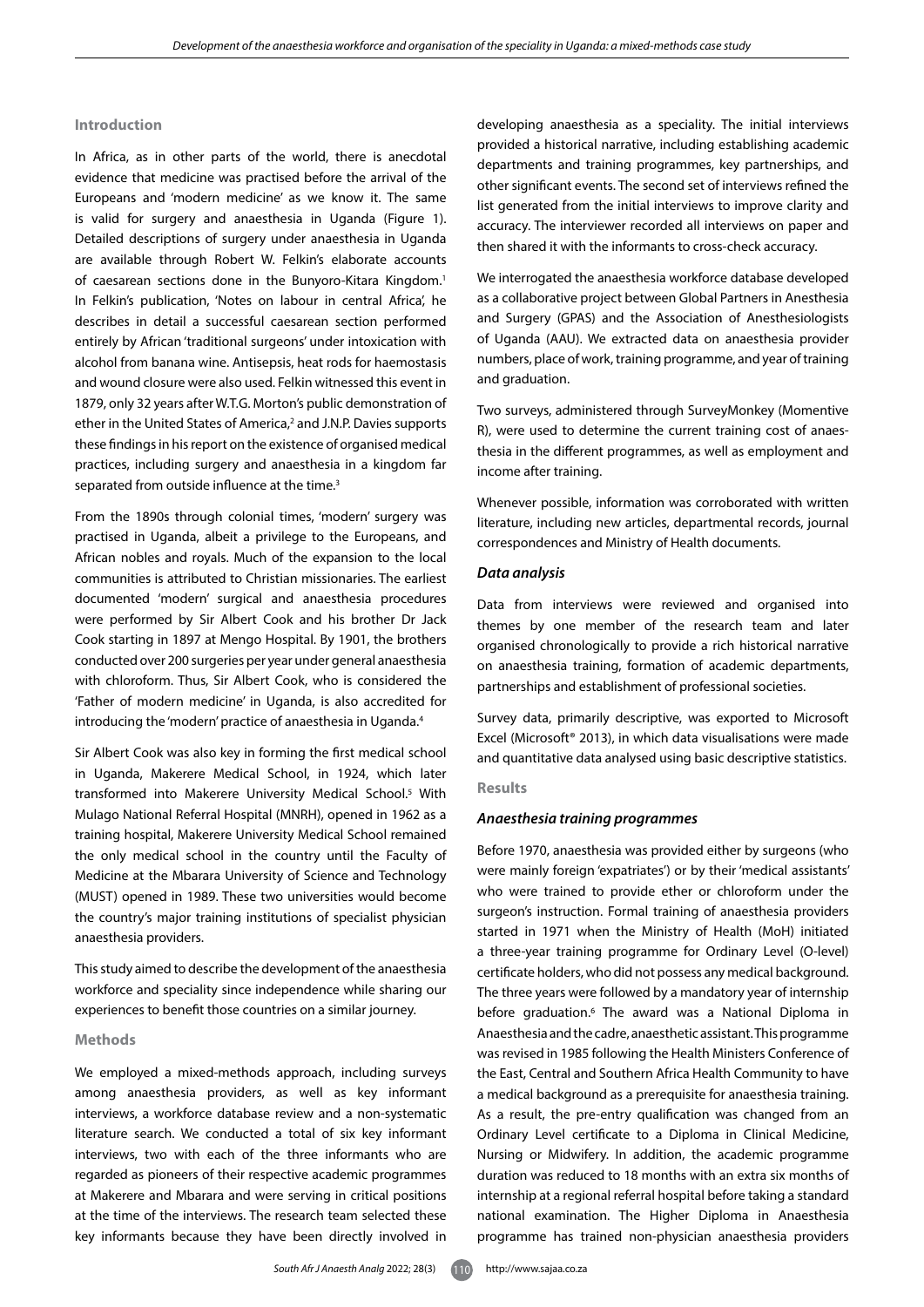(NPAP), commonly known as anaesthetic officers, for the last 30 years at Mulago Paramedical School (now Uganda Institute of Allied Health and Management Sciences) and its campus at St. Mary's Hospital, Lacor in Gulu district. Anaesthetic officer tutors manage the programme with minimal specialist physician anaesthesia providers (SPAP) involvement. Other programmes are presented at Kabale University, Mbale School of Clinical Officers, Fort Portal School of Clinical Officers, Ishaka Adventist Hospital and Kitovu Hospital (Figure 2).

Training of medical doctors in anaesthesia did not start until 1983 when the MoH initiated a one-year, hands-on programme at MNRH to equip medical officers (nonspecialist medical doctors who have completed an MBChB and an internship) with knowledge and skills in anaesthesia and critical care. Two students would be admitted annually and would qualify with a Postgraduate Diploma in Anaesthesia, after which they practised anaesthesia independently. This qualification became a prerequisite for the three-year Master of Medicine in Anaesthesia (MMed) programme that commenced in 1985 at Makerere University. In this programme's inaugural year, two students, Dr Joseph V.B. Tindimwebwa and Dr Cephas Mijumbi, enrolled. Since then, SPAPs have trained through this pathway, although the Postgraduate Diploma requirement was abandoned in 1995. The entry criteria are an MBChB and a one-year internship training in medicine and surgery.

Before 2000, the MMed programme at Makerere University attracted very few students, usually not exceeding two per year. However, the admissions have steadily improved, since the 2000s (Figure 3), with the addition of a second MMed programme at MUST. Dr Stephen S. Ttendo was the pioneer student and is the current Head of Department. The programme at MUST has since grown in student numbers (Figure 4).

The Bachelor of Science in Anaesthesia (BScA) programme was started at Busitema University, eastern Uganda, in 2017. The programme is a 3–4-year, competencebased, spiral programme with a broader pool of potential trainees, including any clinical diploma, advanced level (similar

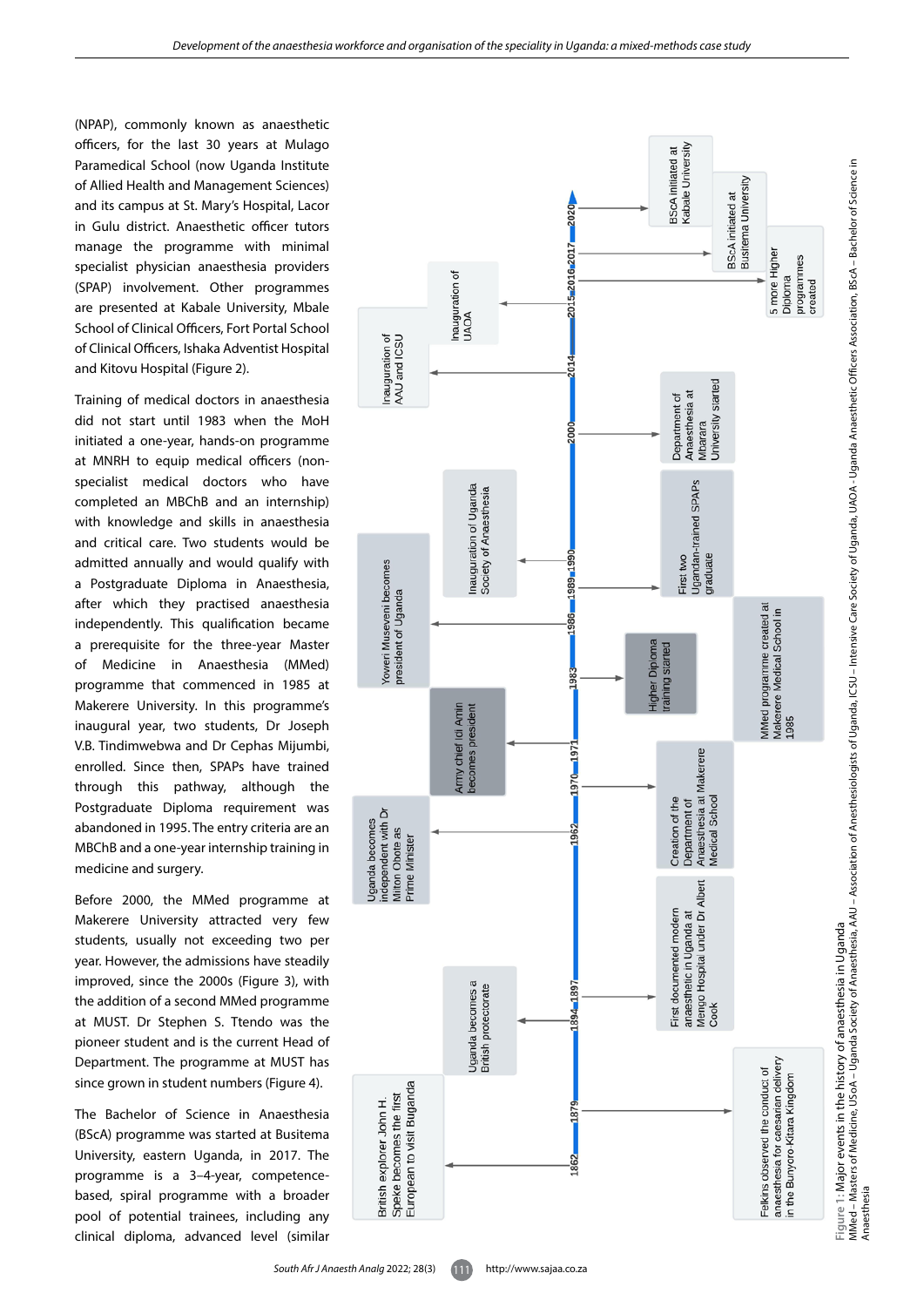**Table I:** Annual training costs and Ministry of Health employment entry-level annual salary

| <b>Expense</b>                                  | <b>MMed UGX (USD)</b>  | <b>BScA UGX (USD)</b> | <b>High Diploma UGX (USD)</b> |
|-------------------------------------------------|------------------------|-----------------------|-------------------------------|
| Training fees/tuition (range)*                  | 5 3 1 7 5 0 0          | 5 400 000             | 2 750 000                     |
|                                                 | (1519.0)               | (1542.6)              | (785.6)                       |
| Research (average)**                            | 10 000 000<br>(2857.0) | N/A                   | 1 000 000<br>(285.7)          |
| Living expenses (average)***                    | 13 747 000             | 6 192 000             | 6400000                       |
|                                                 | (3927.1)               | (1768.9)              | (1828.3)                      |
| Official income during training per annum (Net) | 22 176 000<br>(6335.0) | N/A                   | N/A                           |
| Total average expenses for entire programme**** | 67 193 500             | 46 368 000            | 19 300 000                    |
|                                                 | (19195.0)              | (13245.8)             | (5513.4)                      |
| Ministry of Health entry level *****            | U <sub>2</sub>         | U4 suggested          | U <sub>5</sub>                |
| Entry level salary (Gross) *****                | 54 011 544             | 26 400 000            | 14 400 000                    |
|                                                 | (15429.3)              | (7541.6)              | (4113.6)                      |

\* Included fees and other programme requirements payable by the student, varies between the training programmes and between universities offering the programmes. This does not indicate the

cost of training to the institution. \*\* Vary depending on the research project. BSc students do not require research to complete but need to be involved in an expense-free quality improvement project.

\*\*\* Vary depending on which city the training programme is located in. \*\*\*\* MMed programme is 3 years, BScA programme is 4 years, High Diploma programme is 2 years.

\*\*\*\*\* BScA graduates are yet to be incorporated in the government employment structures. The entry point and salary listed are suggested in line with the salary scale structure. USD–UGX conversion rate – \$1–3 500.58



Figure 2: Spatial location of current anaesthesia training programmes and distribution of physician anaesthesia providers in Uganda<br>Uganda is divided into 146 administrative units (districts). Two districts have MMed progr and seven have a higher diploma programme (Bushenyi, Masaka, Mbale, Gulu, Kabale, Kampala and Kabarole).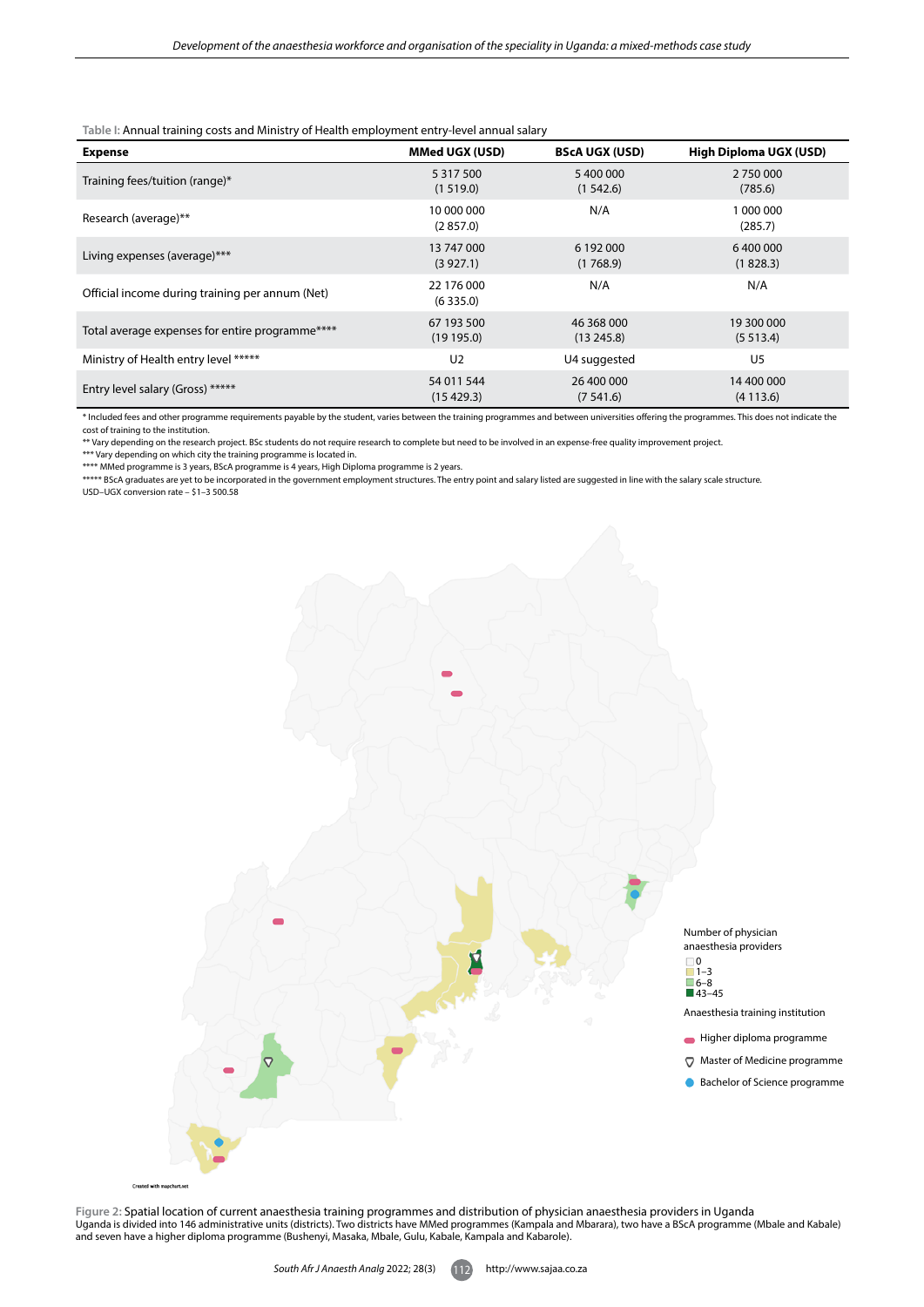

**Figure 3:** An area graph of student admission, enrolment and graduation from the Makerere University Master of Medicine in anaesthesia programme based on the year of admission

Note: where only grey colour is evident, it indicates that the number of students admitted, enrolled and graduated were the same.



# $\blacksquare$  Admitted  $\blacksquare$  Enrolled  $\blacksquare$  Graduated

**Figure 4:** An area graph of student admission, enrolment and graduation from the Mbarara University Master of Medicine in anaesthesia programme based on the year of admission

Note: where only grey colour is evident, it indicates that the number of students admitted, enrolled and graduated were the same.

criteria to an MBChB) and Higher Diploma in anaesthesia holders. The programme is divided into two years of basic sciences (with the MBChB class) and 1–2 years of clinical anaesthesia, critical care and emergency care. SPAPs supervise training at multiple training sites. To date, 110 students have enrolled in the programme, and approximately 23 will have graduated by the end of 2022. A similar BScA programme was started at Kabale University in 2020 and currently has 60 students.

In 2022, two master's programmes, seven higher diploma programmes, and two bachelor's programmes actively train the country's anaesthesia workforce (Figure 2). As of 2022, the cost of training to the student across the three training programmes ranges from UGX19 300 000–67 193 500 (5 513.4–19 195.0 USD) (Table I). Training is funded through either full or partial scholarships from various sources or out-of-pocket. In 2018, the MoH started paying MMed students a net salary of 2 615.6 USD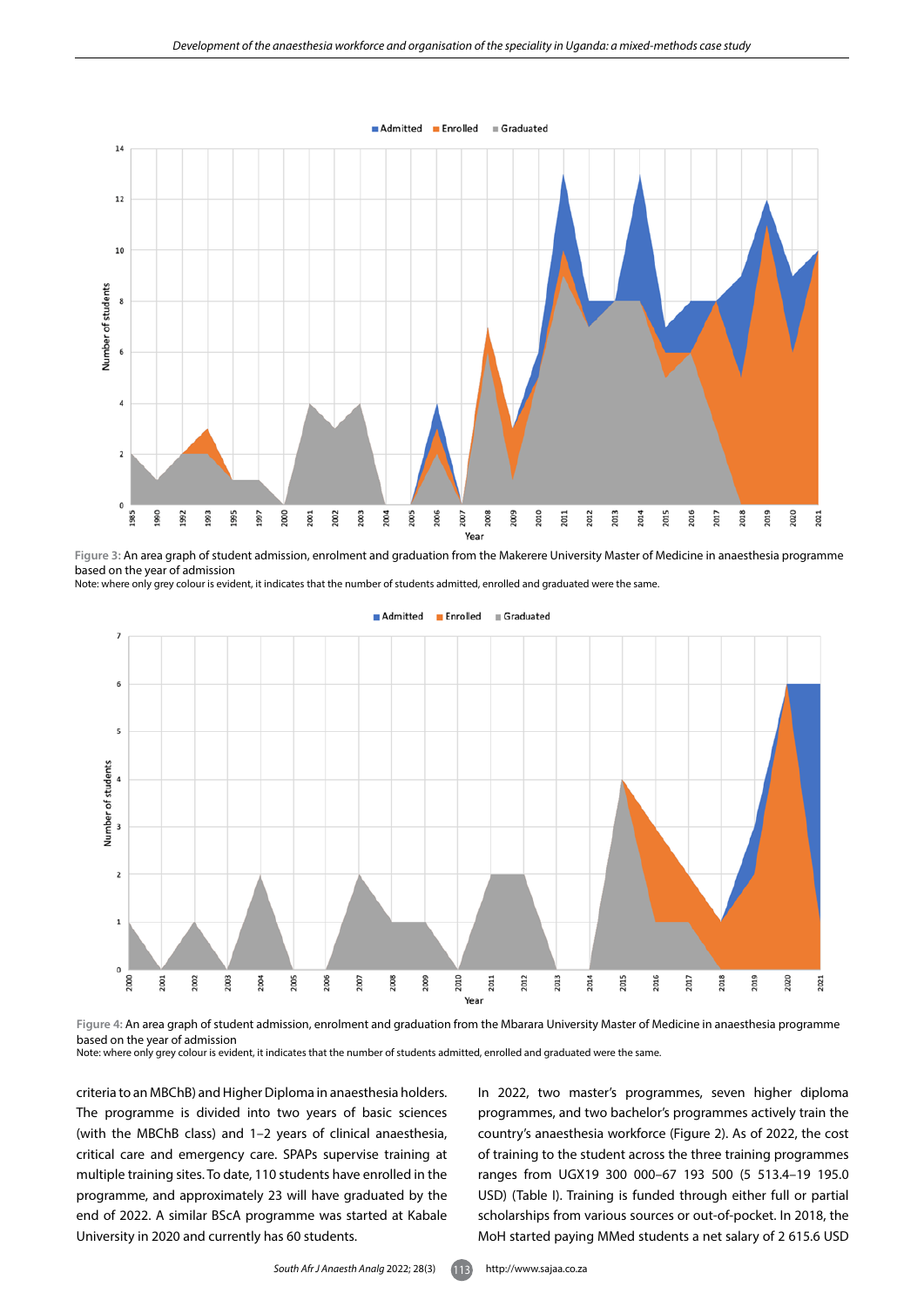per annum, revised to a net salary of 6 335 USD per annum in 2021.

All training programmes are regulated by the Uganda National Council of Higher Education (UNCHE) on behalf of the Ministry of Education and Sports. At the same time, licensure to practice, competence and professionalism are overseen by the Uganda Medical and Dental Practitioners Council (UMDPC) for SPAPs and Uganda Allied Health Professionals Council (UAHPC) for NPAPs.

# *Stopgap programmes*

The first stopgap programme was the Postgraduate Diploma in anaesthesia, aimed at increasing the number of medical officers with anaesthesia skills. This programme lasted ten years and graduated six students. The MoH initiated another stopgap programme in 2001 to increase the number of NPAPs in the short term to work at the newly established Health Centre IV facilities. The programme accepted diploma nurses and midwives already employed in government hospitals. The students were trained at regional referral hospitals for one year, after which they returned to practice at their primary hospital. This programme was not affiliated with any academic training institution but with clinical anaesthesia departments at hospitals. This cadre was called anaesthetic assistants. Within two years, 188 anaesthetic assistants had been trained, but the programme was closed.

# *Academic departments*

The clinical unit of anaesthesia at MNRH was established in the mid-1970s by Dr George Kityo, the first Ugandan SPAP, trained in the United Kingdom. Dr Patricia Margaret Coyle from Australia later joined him.<sup>7</sup> Together, they forged the first academic anaesthesia department at Makerere University in 1984, with Dr Patricia Coyle as the first head. Dr Catherine Omaswa, another British-trained Ugandan anaesthesia and critical care specialist, later also joined the department. After completing their MMed training in 1989, Dr Cephas Mijumbi and Dr J.V.B. Tindimwebwa joined the department too. Dr Henry Bukwirwa, a Kenyantrained SPAP, returned in 1990 to boost the department, taking over as head. Subsequently, Dr J.V.B. Tindimwebwa was head until 2014. By 2022, the department had grown to 13 Ugandan academic faculty and an average of 25 students across the years of training.

The Department of Anaesthesia at Mbarara Regional Referral Hospital was opened in 1995 and later transformed into an academic department under MUST by Dr Traudl Elsholz, $8$  a German SPAP who had worked in different parts of Africa at the time. She worked at MUST between 1998 and 2004, during which she established the second MMed in anaesthesia programme in 2000. Dr Stephen S. Ttendo was the first graduate and later became the head of the department, taking over from Dr Elsholz. Currently, the Department of Anaesthesia at MUST comprises six Ugandan faculty and an average of eight residents across the three years. By 2021, the two MMed programmes had graduated 98 SPAPs, with a completion rate of 66% and 58% at Makerere and Mbarara, respectively (Figure 3 and 4).

**Establishing the speciality of anaesthesiology in Uganda** 

#### *The practice of anaesthesia*

Between 1960 and 1990, anaesthesia was a supporting service under the surgery department at MNRH and other hospitals across the country. In the early 1990s, Dr Joseph V.B. Tindimwebwa and Dr Cephas Mijumbi pushed for an independent anaesthesia department, autonomous from surgery. This independence was applied across the country in many public hospitals. Since then, the speciality has continued to grow in the country, with most surgery-enabled hospitals establishing anaesthesia administrative units with specialist SPAPs or senior NPAPs as leads. The current entry levels and salaries, as per the single spine salary structure, are shown in Table I.

The biggest threat to the speciality has been the high levels of attrition and emigration, with 34% of all MMed graduates emigrating, primarily to other African countries.

# *Establishing professional bodies*

Under the mentorship of the then-Secretary-General of the Society of Anaesthesiologists of East Africa (SAEA), Dr Eugine Egan of Tanzania, Drs Mijumbi, Bukwirwa and Tindimwebwa resolved to create a platform for continuous medical education for the anaesthesia providers in Uganda, who were mainly NPAPs. As a result, the Uganda Society of Anaesthesia (USoA) was established in 1990, playing a significant role in improving in-service training and advocating for NPAPs' interests. The society was led by an elected executive of SPAPs and NPAPs. In 2014, the two groups formed separate professional bodies: The Association of Anesthesiologists of Uganda (AAU) and its sister society, the Intensive Care Society of Uganda (ICSU) for the specialist physicians in 2014, and the Uganda Anaesthetic Officers Association (UAOA) for the NPAPs in 2015. These two bodies (AAU/ICSU and UAOA) continue to co-exist with a shared mandate to provide leadership, advocate and lobby for better anaesthesia services, and provide continuous medical education and professional development for their members. The USoA, although not dissolved, has since been rendered non-functional.

# *Collaborations and partnerships in the growth of anaesthesia in Uganda*

Collaborations and partnerships have significantly contributed to anaesthesia education in Uganda and the growth of the speciality at large.<sup>9-12</sup> Several partnerships have supported the anaesthesia cause in Uganda, but only a few are described here.

In 2006, the Association of Anaesthetists of Great Britain and Ireland (AAGBI) and the Global Partners in Anesthesia and Surgery (GPAS) invested in an education programme to increase the number of SPAPs in the country over ten years. This programme provided living allowances, tuition, learning resources, mentorship and exposure to the international community, which increased enrolment and retention of trainees in the MMed programmes.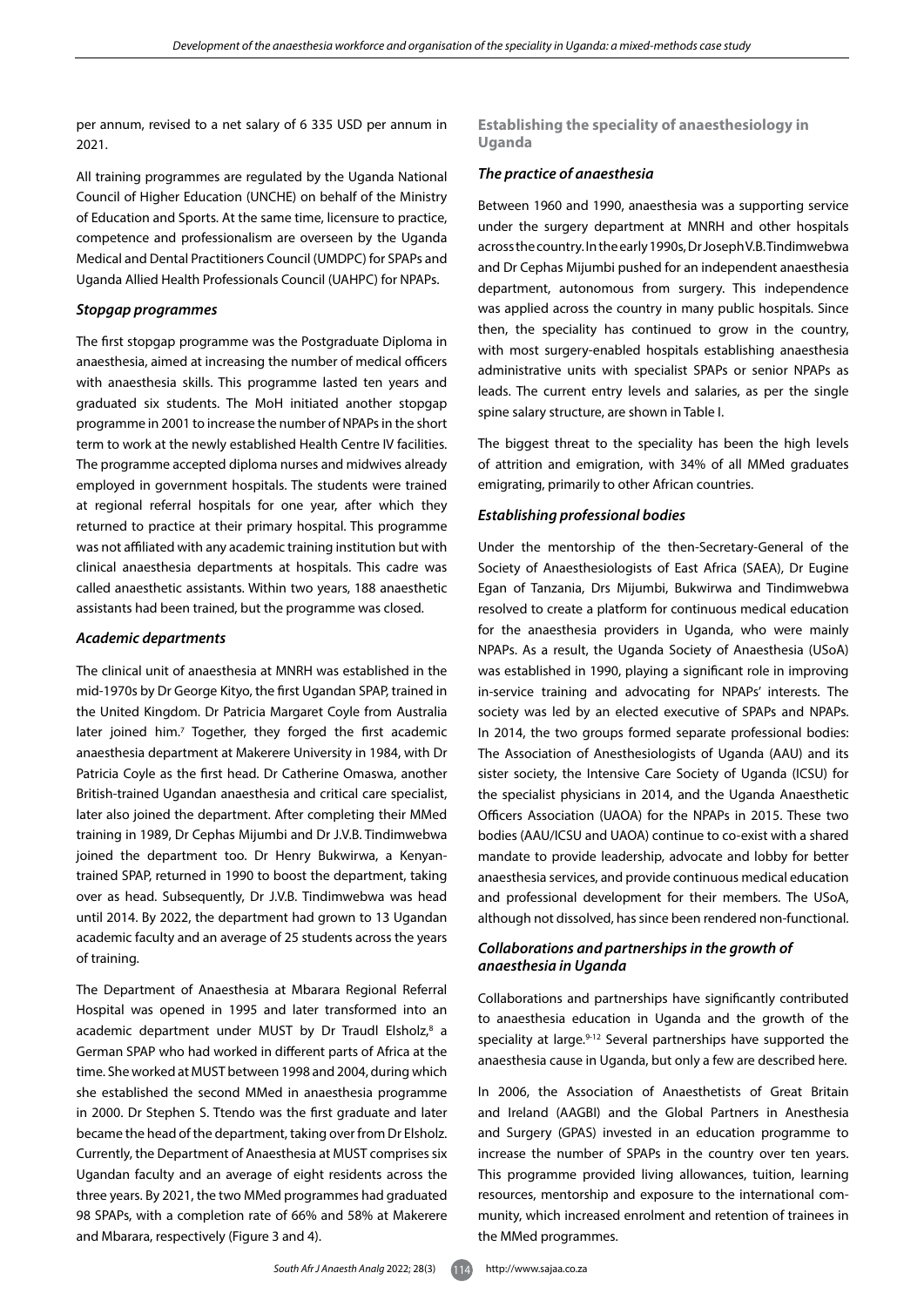

**Figure 5:** Anaesthesia provider training pathways and employment salary scale

The funding from AAGBI mandated that trainees remain in Uganda after completing their training through a binding agreement. At the end of the funding period (June 2018), over 40 physician anaesthetists had completed training, with over 90% practicing in Uganda. All graduates practised in Africa at the time of the study.<sup>12</sup> In addition, GPAS (recently through

Center for Health Equity in Surgery and Anesthesia [CHESA]) has continued to support both the MMed programme at Makerere, the BScA at Busitema and the AAU in various ways.

The late Prof. Brian Warriner of the University of British Columbia, Canada, supported the Makerere programme through direct student interaction. He travelled to Uganda annually and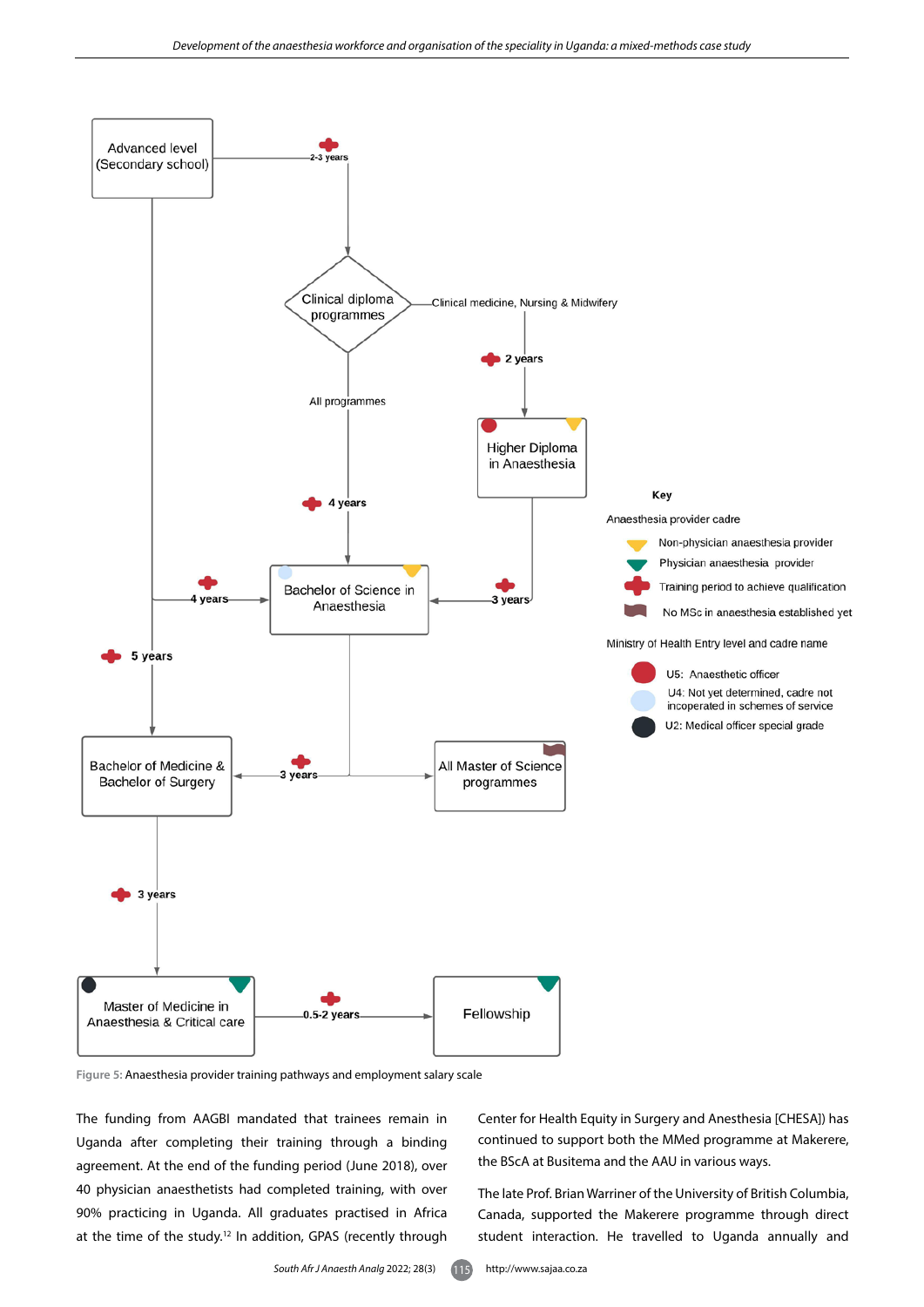spent 2–3 weeks with new trainees, providing mentorship and classroom-based teaching.

At Mbarara University, Dr Stephen S. Ttendo worked closely with the AAGBI, McMaster University (Canada) and Harvard University (USA) to develop the training programme and student and faculty research programmes at MUST.

The World Federation of Societies of Anaesthesiologists (WFSA) is another key partner that has supported Ugandan SPAPs to undertake fellowship training at universities and hospitals across the world through its signature 'Fund-a-fellow' programme.<sup>13</sup> Largely through WFSA, with other partners, the country currently boasts seven cardiac anaesthesia fellows, five paediatric anaesthesia fellows, five regional anaesthesia and pain fellows, four obstetric anaesthesia fellows, seven critical care fellows, and two medical education fellows. In 2021, Makerere University and the Uganda Heart Institute graduated the first cohort of cardiac anaesthesia fellows, trained through a split programme where part of the training is done locally and the other by a highincome country.

Regionally, the Kenya Society of Anaesthesiologists (KSA) supported the AAU at its time of establishment by providing guidance and mentorship.

# **Discussion**

Sustainable Development Goal 3 calls for the achievement of universal health coverage, including access to quality surgical services.14 The Lancet Commission on Global Surgery developed six indicators of surgical care worldwide. The surgical workforce, including surgeons, obstetricians and anaesthetists, is key to achieving increased access to safe, affordable and timely surgery.<sup>15</sup> However, most low- and middle-income countries (LMICs) do not have a great enough anaesthesia workforce to enable access to surgery.16 Countries with established training programmes should share their experiences and strategies to cover the existing anaesthesia workforce gap.

In Uganda, there are three levels of training, including the Higher Diploma, the BScA (NPAP) and the MMed in anaesthesia programme (SPAP). Combined, these programmes have trained almost all of Uganda's anaesthesia workforce, with the Higher Diploma contributing over 600 providers and the MMed just under 100 providers, a third of whom have left the country. Moreover, these programmes converge into a single academic and/or career pathway, providing academic and professional growth opportunities.

SPAP programmes are located in urban areas, utilising public and private hospitals as training sites. Most NPAP training programmes, however, are rural, using public and privatenot-for-profit hospitals as training sites. Multiple sites allow learning from environments similar to the work setting, thereby preparing students for practice,<sup>17</sup> but make the programmes more expensive. Besides tuition, the biggest drivers of cost are living and research costs, which make urban and universitybased programmes more expensive to the students. To the trainees, the cost of training in the 4-year BScA is double that of the 2-year Higher Diploma, while the 3-year MMed programme is the most expensive, costing four times as much as the Higher Diploma. The cost of training in any anaesthesia programme is high for a primarily rural population (83.6%) that depends on subsistence farming.18 Over the last 15 years, anaesthesia training has received significant funding from the MoH and other development partners through ring-fencing scholarships, boosting the number of trainees across all programmes.

Before 2000, the number of students enrolling for the MMed programme at Makerere University was meagre. However, it has steadily increased due to various efforts: a new MMed programme at Mbarara, the AAGBI/GPAS collaboration, prioritisation of anaesthesia for scholarships by MoH, and champions from within. The most notable champion was Dr Arthur Kwizera, the first AAGBI fellow. His strategy involved recruiting interns, seeking out and engaging the best medical students, encouraging career counsellors to include anaesthesia in the list of career options, and increasing anaesthesia's visibility through newspaper articles. As the number of SPAPs increased, medical students and interns doctors became more exposed to anaesthesiology and critical care, increasing the chances of anaesthesia as a career option.

On the other hand, the NPAP programmes have had consistently high enrolment due to a broader pool of potential trainees. However, before 2016, there were only two NPAP programmes, limiting the number of trainees. The government has since created five more schools for the Higher Diploma. The remaining challenge is the number of trainers in these programmes and the quality of supervision during training.

Graduates of recognised anaesthesia training programmes practice independently after obtaining a licence from UMDPC (MMed) or UAHPC (Higher Diploma and BScA) without further assessment. However, they must provide evidence of continuing professional development for licence renewal. The scope of practice is at the provider's discretion as the guiding document is in the development phase.

As in other LMICs, a significant challenge to workforce development has been the attrition through medical emigration. For example, since 1985, Uganda has lost one-third of all SPAPs, primarily to other African countries including Kenya, Eswatini and Botswana. Other avenues include employment by international organisations like United Nations missions in Somalia and South Sudan. There also have been trainees from Congo DRC, South Sudan and Somalia who have returned to their home country after training. Less than five SPAPs have emigrated to highincome countries outside Africa. Evaluating the AAGBI support to SPAPs training in 2017, Hewitt-Smith et al.<sup>12</sup> found a lower rate of medical emigration. However, more SPAPs in that cohort have since left the country. The primary driver of medical emigration is better-paying jobs. Many, however, have stayed because of family ties and the employment opportunities available. Similarly, it is not uncommon to find NPAPs trained in Uganda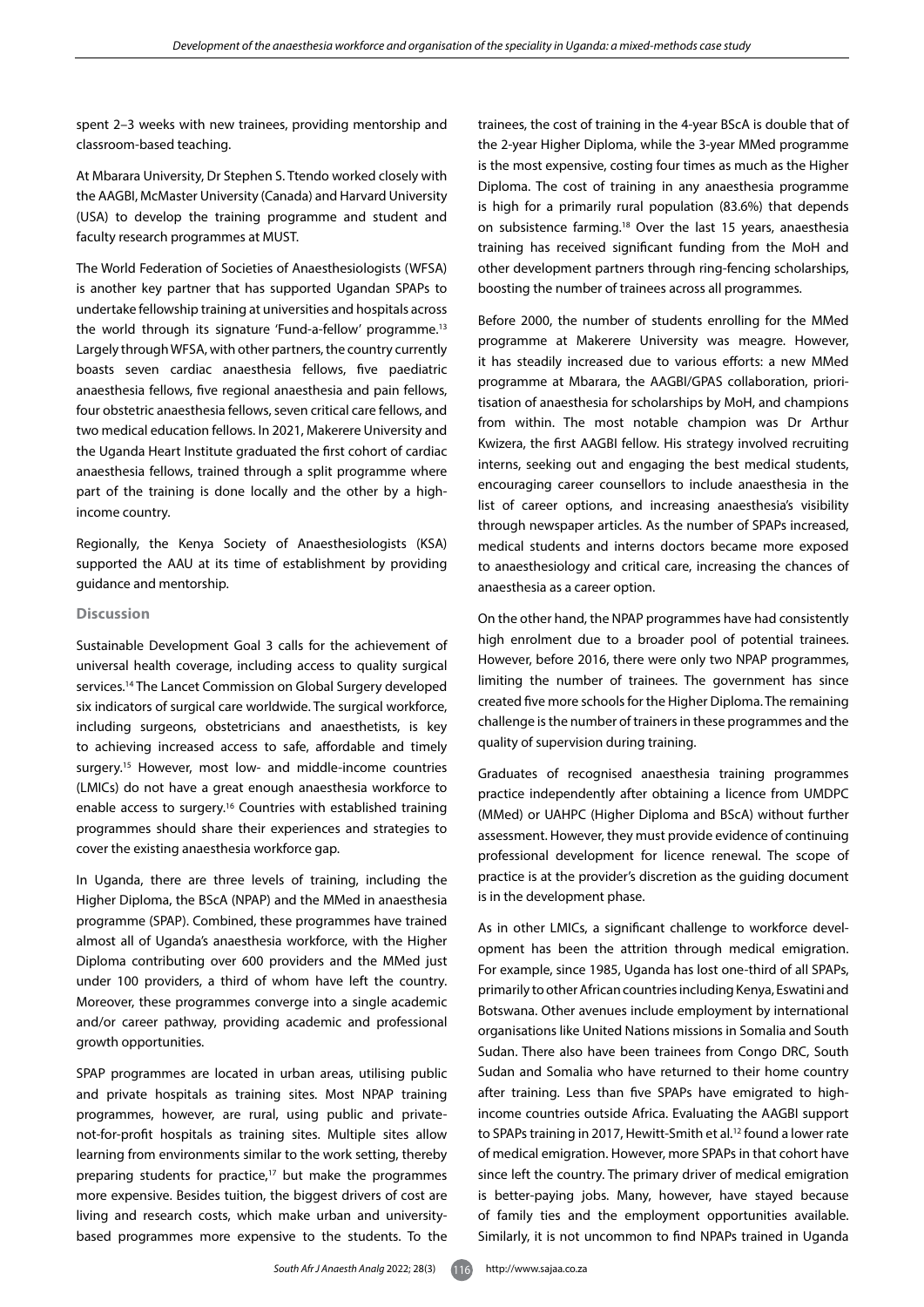working in South Sudan and Somalia. In 2003, the government implemented the single spine salary structure that standardised all public servant salaries, paying all diploma holders in health alike without considering the additional training and unique responsibilities of anaesthesia providers (Figure 5).19 This change resulted in attrition and negatively impacted the recruitment of anaesthetic officers into public service at the existing entry point and salary.

The stopgap programmes presented above were not sustainable for various reasons. Firstly, established as projects, their foundation was not within established institutional programmes, and their continuity depended on project funding. Secondly, while the trainees assumed more responsibilities as anaesthesia providers, their salaries stayed the same, forcing many anaesthetic assistants to return to their old jobs. Lastly, the career pathways for progression were unattractive. For example, the Postgraduate Diploma made SPAP training longer than other MMed programmes.

#### *Establishing the speciality of anaesthesiology in Uganda*

Historically, anaesthesia was viewed as a supportive role, guided and directed by the surgeon during the pre-independence era. Post-independence, Uganda relied heavily on expatriate anaesthetists, Ugandans trained on the job and Ugandan specialists trained in other countries. However, the sociopolitical turmoil between 1970 and 1979 affected progress in anaesthesia. As a result, most expatriates fled the country leaving only a few who concentrated mainly on providing clinical care. The few Ugandan specialists trained in Europe did not return. Over the past three decades, there has been a reasonable degree of political stability in most of the country, enabling the progress of the anaesthesia speciality. The key informants believe that the organisational separation from the surgical department marked the start of anaesthesia as a speciality, and we have registered significant progress in both workforce and service delivery over the last 30 years. However, the current workforce is still limited in numbers and distribution. Uganda has 68 SPAPs and approximately 600 NPAPs for 43 million people, with most providers located in Kampala and other urban centres. In 2015, the MoH estimated that only 30% of the anaesthesia provider positions were filled in public hospitals, compared to 83% for nurses and 72% for medical doctors.20 Employment in the public service is through advertisement, which is unpredictable and bureaucratic. In addition, retention and remuneration in the public service are unattractive, making it extremely difficult to employ SPAPs in public hospitals out of Kampala, the capital of Uganda. As a result, SPAPs prefer and find employment in the private facilities within Kampala before government employment. Outside Kampala, there is a trend towards having SPAPs in academic institutions and private-not-for-profit hospitals. Dual employment (in public and private facilities) is not uncommon, with SPAPs spending 50% of the time at the government employment, although they will earn more from their private employment. A recent study on incentives to work upcountry among SPAPs in Uganda found that having a

colleague, and a variety of surgical cases were better incentives than a salary increment. $21$  So perhaps the government should look into other incentives to attract SPAPs into the public service.

A key milestone in the anaesthesia journey in Uganda has been the organisation of professional bodies. Initially, both SPAPs and NPAPs belonged to one body, USoA, but it became clear that the body was not meeting the unique needs of either group. Therefore, the SPAPs formed the AAU/ICSU, while the NPAPs formed the UAOA. For the SPAPs, an opportunity lay in the association with the WFSA, the world body for physician anaesthesia specialists, which would provide a sense of belonging, educational opportunities, networking and resources. Regionally, a physician association was a prerequisite to joining the College of Anaesthetists of East, Central and Southern Africa (CANECSA). Similarly, the UAOA belongs to the International Federation of Nurse Anesthetists (IFNA), the world body for NPAPs. Both groups continue to work hand in hand to develop the profession.

# *Collaborations and partnerships in the growth of anaesthesia in Uganda*

International collaborations have played a critical role in workforce development and establishing the speciality. In the early stages, collaborations and partnerships provided visibility for the programmes, training resources and learning materials, tuition and welfare support, and advocacy.

The influence of regional bodies has been immense. For example, the Health Ministers Conference of the ECSA health community resulted in the guidelines for basic anaesthesia training for NPAPs. In addition, at the formation of the AAU, the KSA was instrumental as it provided much-needed support and mentorship. Our partnerships are mainly based on mutual benefits, flexibility and responsiveness to local needs, and have adapted to changing needs over time. This evolution has been essential in achieving self-sustaining training programmes and professional bodies. Notably, the MMed training programmes have little external input. Similarly, the AAU can now attract partnerships and funding opportunities for workforce development. In addition, it sets standards, defines the scope of practice and provides overall leadership for anaesthesia and critical care service delivery. We continue to collaborate and forge new partnerships regionally and internationally.

# **Future direction**

There is a need for more creative ways to expand the workforce. Currently, efforts towards collegiate training and fellowships for SPAPs are in high gear to supplement university training.

While perioperative anaesthesia care has become widely available, other essential services like critical care, pain management and emergency care are still limited to training hospitals. These need to be developed to increase access to all Ugandans.